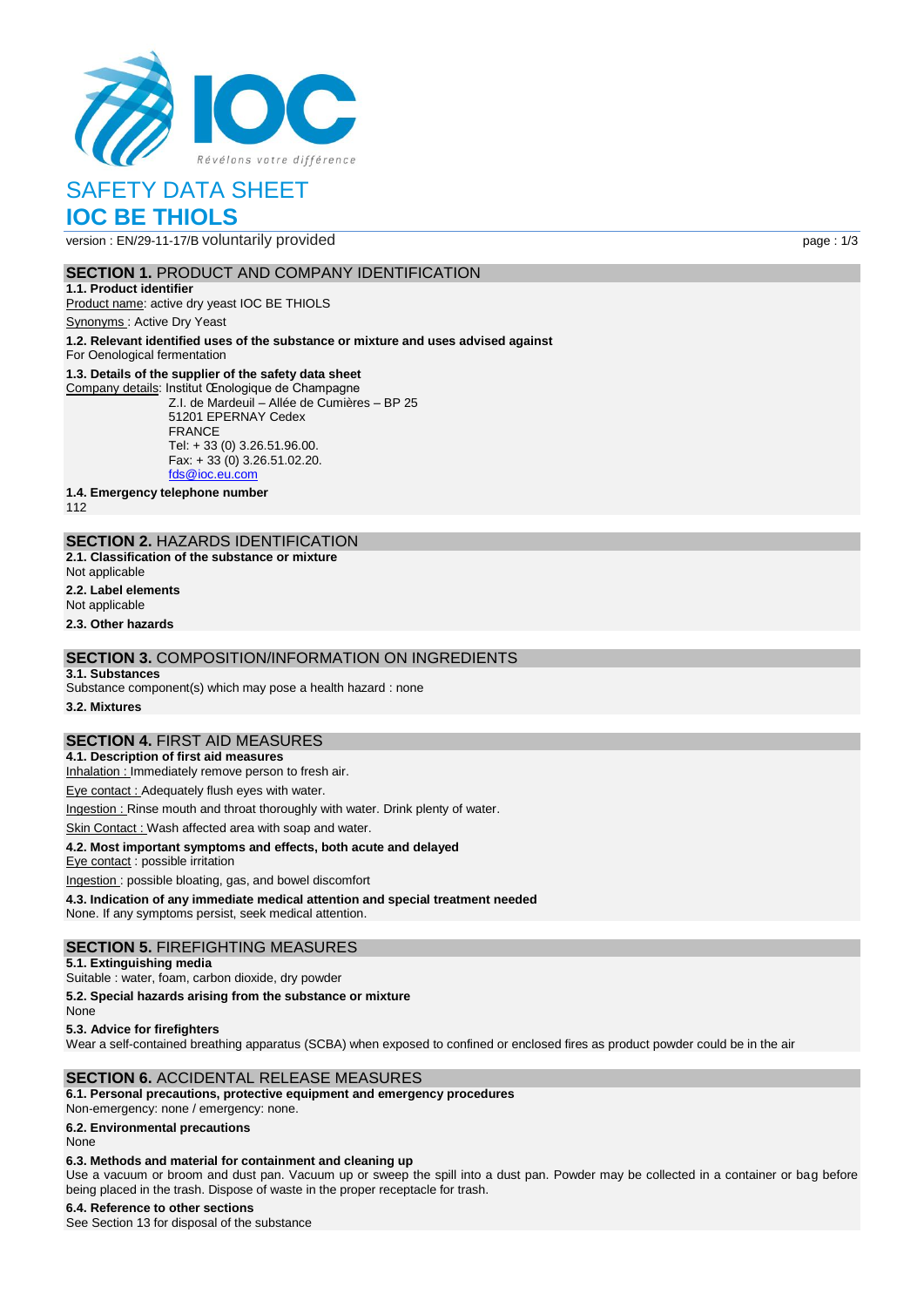

# SAFETY DATA SHEET **IOC BE THIOLS**

version : EN/29-11-17/B voluntarily provided page : 2/3

# **SECTION 7.** HANDLING AND STORAGE

**7.1. Precautions for safe handling**

Handling : avoid breathing dust. Avoid contact with eyes. Occupational hygiene : wash hands thoroughly after handling

**7.2. Conditions for safe storage, including any incompatibilities** Risks : not at risk for corrosion, fire, explosion, or chemical reaction Place of storage : no special instruction to minimize risks (see above). Store according to label directions to maintain label guarantees Fire/explosion protection: none needed **7.3. Specific end use(s) SECTION 8.** EXPOSURE CONTROL / PERSONAL PROTECTION **8.1. Control parameters** Exposure limits : no limit / Biological limits: no limit.

**8.2. Exposure controls** Eye/face protection : protective glasses should be worn in conditions of excessive dusting Skin Hand : none Other : none. Wear appropriate clothing for work Respiratory protection : protective mask should be worn in conditions of excessive dusting Thermal protection : none Environmental exposure : none

### **SECTION 9.** PHYSICAL AND CHEMICAL PROPERTIES

**9.1. Information on basic physical and chemical properties** Apperance : granuled. Odour : typical yeast Odour threshold : not Applicable pH not Applicable Melting / freezing point : not Applicable Initial boiling point and boiling range : not Applicable Flash point : not Applicable Evaporation rate: not Applicable Flammability (solid, gas) : not Applicable Upper/lower flammability or explosive limits: not Applicable Vapour pressure : not Applicable Vapour density: not Applicable Relative density: not Applicable Solubility(ies); yes Partition coefficient: n-octanol/water: not Applicable Auto-ignition temperature: not Applicable Decomposition temperature: not Applicable Viscosity : not Applicable Explosive properties: not Applicable Oxidising properties: not Applicable

**9.2. Other information**

# **SECTION 10.** STABILITY AND REACTIVITY

**10.1. Reactivity** Not reactive **10.2. Chemical stability Stable 10.3. Possibility of hazardous reactions** None **10.4. Conditions to avoid** None **10.5. Incompatible materials** None **10.6. Hazardous decomposition products** None.